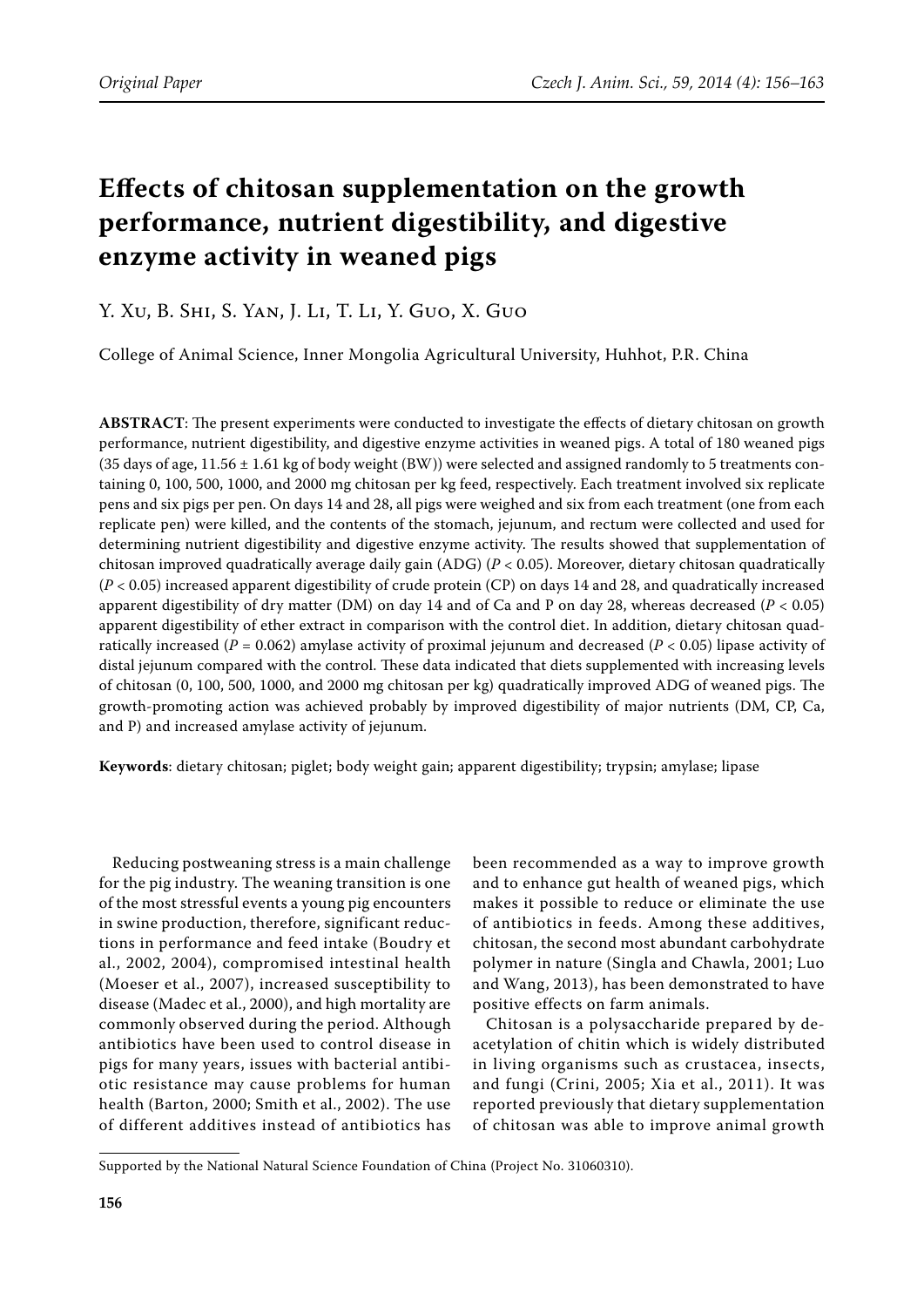performance (Khajarern and Khajarern, 2002a, b; Shi et al., 2005), while other studies claimed the opposite (Kobayashi et al., 2002; Zhang et al., 2008). Because there have been only few reports on the effects of dietary chitosan on growth and nutrient digestion in piglets so far, the present experiment was conducted to extend the knowledge on the effects of dietary chitosan supplementation on growth performance, nutrient digestibility, and digestive enzyme activities in weaned pigs.

#### **MATERIAL AND METHODS**

The protocol of the present experiment was approved by the Animal Care and Use Committee, Inner Mongolia Agricultural University, Huhhot, P.R. China.

*Animals and experimental design*. A total of 180 crossbred piglets (Duroc × Yorkshire × Landrace) were used in this experiment. The pigs were weaned at 28 days of age, and all pigs were visually evaluated at weaning to check their health status, and only animals appraised as healthy were used in this study. After weaning, the pigs were moved into the nursery building and provided a 7-day adjustment period to adapt to the building and the dietary treatment. The experimental period of 28 days followed. The animals (initial body weight (BW)  $11.56 \pm 1.61$  kg) were allotted into five treatments, and each treatment convered six replicate pens (three pens of females and three pens of males) with six pigs per pen. A randomized block design was adopted in the test. The 5 treatments were 0 (basal diet, the control), 100, 500, 1000, and 2000 mg chitosan per kg feed, respectively. Pigs were fed the same diets for all the experimental period.

The basal diet was formulated referring to the nutrient requirements suggested by the National Research Council (1998), with no chitosan (Table 1). The chitosan used in this experiment was obtained from Haidebei Marine Bioengineering Co., Ltd. (Jinan, P.R. China) with the degree of deacetylation of 85.09% and viscosity of 45 cps (molecular weight about 40–60 kDa).

Pigs were housed in a temperature-controlled room. The pens were elevated 30 cm above the ground. The elevated pens contained a plastic floor which was raised off the ground in order to separate urine and faeces from the floor of the pen. Each pen sized  $4.00 \times 4.20$  m and was surrounded by a metal side situated 40 cm apart from

Table 1. Composition and nutrition level of basal diets (air dry basis)

| Ingredients content (%) |       | Nutrition level <sup>b</sup> |       |
|-------------------------|-------|------------------------------|-------|
| Corn                    | 51.90 | digestible energy<br>(MJ/kg) | 14.32 |
| Soybean meal            | 16.00 | crude protein (%)            | 20.02 |
| Wheat                   | 20.00 | calcium (%)                  | 0.72  |
| Fish meal               | 2.50  | phosphate (%)                | 0.56  |
| Corn gluten meal        | 2.00  | lysine (%)                   | 1.35  |
| Whey powder             | 2.00  | methionine (%)               | 0.40  |
| Soybean oil             | 2.00  | threonine (%)                | 0.82  |
| Limestone               | 0.70  |                              |       |
| CaHPO <sub>4</sub>      | 1.00  |                              |       |
| NaCl                    | 0.30  |                              |       |
| Premix <sup>a</sup>     | 1.60  |                              |       |
| Total                   | 100   |                              |       |

a vitamin-mineralpremix provided the following nutrients per kg diet: vitamin A 9000 IU, vitamin  $D_3$  2500 IU, vitamin E 60 IU, vitamin  $K_3$ 4.5mg, vitamin  $B_1$  2.6 mg, vitamin  $B_2$ 8.7 mg, vitamin  $B_6$  7.0 mg, vitamin  $B_{12}$  0.03 mg, pantothenic acid 13 mg, nicotinic acid 35 mg, biotin 0.47 mg, folic acid 0.85 mg, Fe 155 mg as iron sulphate, Cu 8.8 mg as copper oxide, Zn 100 mg as zinc oxide, Mn 40 mg as manganous oxide, I 0.35 mg as ethylenediamine dihydroiodide, Se 0.25 mg as sodium selenite, choline chloride 750 mg, phytase 500 FTU b calculated from tabular value (National Research Council, 1998)

the floor of the pen. The floor area provided to the pigs was partly occupied by the feeder. Natural ventilation was adopted in the nursing building and environmental temperature initially established at 28°C gradually declined to 20°C by the end of the experiment. There were one nipple drinker and one feeder per pen, and feed and water were provided *ad libitum*.

*Sampling and measurements*. The pigs were individually weighed at the start of the experiment and on days 14 and 28. Feed consumption was recorded at the end of each phase and the average daily gain (ADG), average daily feed intake (ADFI), and gain to feed ratio (G : F) were calculated.

On days 14 and 28 of the experimental period, after an overnight fast, one pig was randomly selected from each pen and killed by intravenous injection of sodium pentobarbital. The abdominal cavity was opened and the entire gastrointestinal tract was quickly removed and ligatured at cardia, pylorus, the boundaries of each segment of the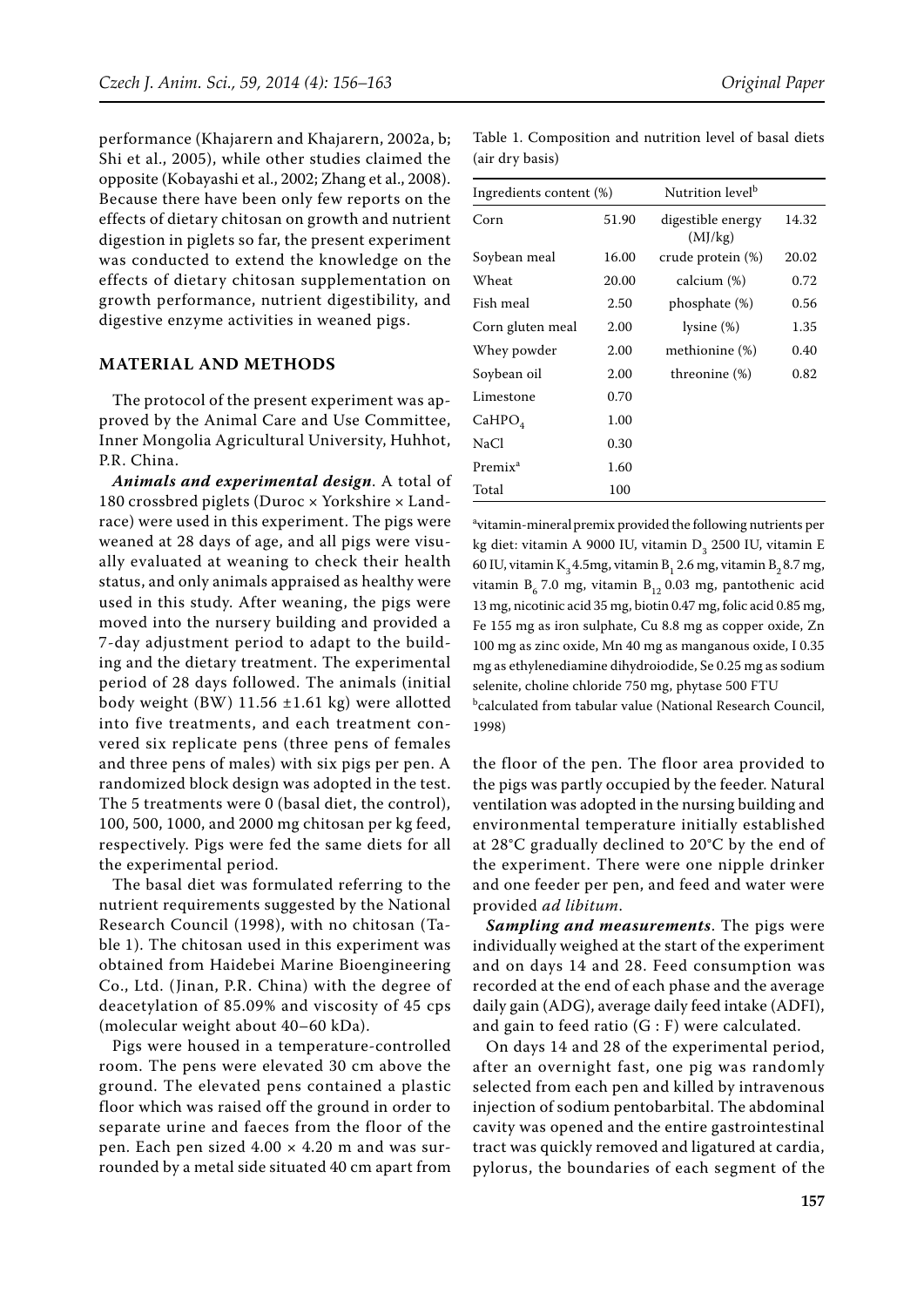bowel and the ileocecal flap. The contents taken from the fundic part, proximal jejunum, and distal jejunum were transferred to tubes, snap frozen in liquid nitrogen, and stored at –70°C until analysis for enzyme activities. The contents collected from the rectum were used to determine nutrient apparent digestibility.

The faeces samples collected from rectum and feed samples were dried in a forced draft oven at 65°C for at least 48 h till constant weight, and ground through a 1-mm screen in a mill. Dry matter (DM) content was assessed by oven drying at 105°C for 8 h, following the routine procedures given by AOAC (2004). The faeces and feed samples were analyzed for crude protein (CP), crude fat (CF), calcium (Ca), and phosphate (P) according to AOAC (2004). The CP content was calculated using Kjeldahl method of nitrogen analysis, and the CF content was analyzed using Soxhlet extraction. Acid insoluble ash (AIA) content was used as an internal marker to determine the apparent digestibility of the experimental diets as reported by Van Keulen and Young (1977).

The digesta samples collected from stomach and jejunum were thawed and homogenized in 0.86% ice-cold NaCl solution which was nine times larger in volume than the digesta samples. The homogenate was centrifuged (3000 *g* at 4°C for 15 min), and the supernatants were collected for analysis of trypsin, amylase, and lipase activity. Digestive enzyme activity was determined using the kits for the analysis of trypsin, amylase, and

lipase (Nanjing Jiancheng Bioengineering Institute, Nanjing, P.R. China). The activities of the three enzymes were expressed in units (U), and 1 U of pepsin was defined as the amount of enzyme that hydrolyzed the protein in 1 ml of gastric juice to form 1 μg amino acid in 1 min at 37°C; and 1 U of amylase was defined as 1 mg of enzyme that hydrolyzed 10 mg starch in 30 min at 37°C; and 1 U of lipase was defined as 1 g of enzyme that hydrolyzed 1 μmol of substrate in 1 min at 37°C.

*Statistical analysis*. All experimental data were analyzed in accordance with the Regression Procedures of SAS (Statistical Analysis System, Version 9.2, 2008). The results obtained from pigs were compared via the regression method in order to determine the linear and quadratic effects of chitosan supplementation on growth performance, nutrient digestibility, and digestive enzyme activities. A pen of pigs served as the experimental unit for all data. Variability of data was expressed as the standard error and a probability level of *P* < 0.05 was considered to be statistically significant, whereas  $P < 0.10$  was considered to constitute a tendency.

### **RESULTS**

*Growth performance*. The effects of chitosan supplementation on the performance of weaned pigs are shown in Table 2. Quadratic improving effect of chitosan supplementation on ADG was observed during the first 14 days ( $P < 0.05$ ) and

Table 2. Effects of dietary chitosan supplementation on the growth performance in weaned piglets

| Items                             |              | Levels of dietary chitosan (mg/kg) |      |      |      |            | $P$ -value |           |
|-----------------------------------|--------------|------------------------------------|------|------|------|------------|------------|-----------|
|                                   | $\mathbf{0}$ | 100                                | 500  | 1000 | 2000 | <b>SEM</b> | linear     | quadratic |
| $\bf{ADG}$ (g/day)                |              |                                    |      |      |      |            |            |           |
| Day $0-14$                        | 455          | 460                                | 503  | 494  | 458  | 15.08      | 0.927      | 0.018     |
| Day 14-28                         | 561          | 601                                | 621  | 613  | 586  | 15.08      | 0.758      | 0.028     |
| Day $0-28$                        | 510          | 524                                | 572  | 552  | 534  | 13.75      | 0.378      | 0.009     |
| $ADFI$ (g/day)                    |              |                                    |      |      |      |            |            |           |
| Day $0-14$                        | 712          | 722                                | 734  | 759  | 713  | 18.19      | 0.916      | 0.132     |
| Day 14-28                         | 970          | 1058                               | 1054 | 1054 | 1035 | 44.90      | 0.659      | 0.602     |
| Day $0-28$                        | 900          | 938                                | 955  | 969  | 933  | 28.67      | 0.590      | 0.262     |
| $\mathbf{G}$ : $\mathbf{F}$ (g/g) |              |                                    |      |      |      |            |            |           |
| Day $0-14$                        | 0.64         | 0.64                               | 0.68 | 0.65 | 0.64 | 0.01       | 0.860      | 0.230     |
| Day 14-28                         | 0.58         | 0.57                               | 0.60 | 0.58 | 0.57 | 0.02       | 0.812      | 0.868     |
| Day $0-28$                        | 0.57         | 0.56                               | 0.60 | 0.57 | 0.58 | 0.02       | 0.927      | 0.822     |

ADG = average daily gain, ADFI = average daily feed intake,  $G : F =$  gain to feed ratio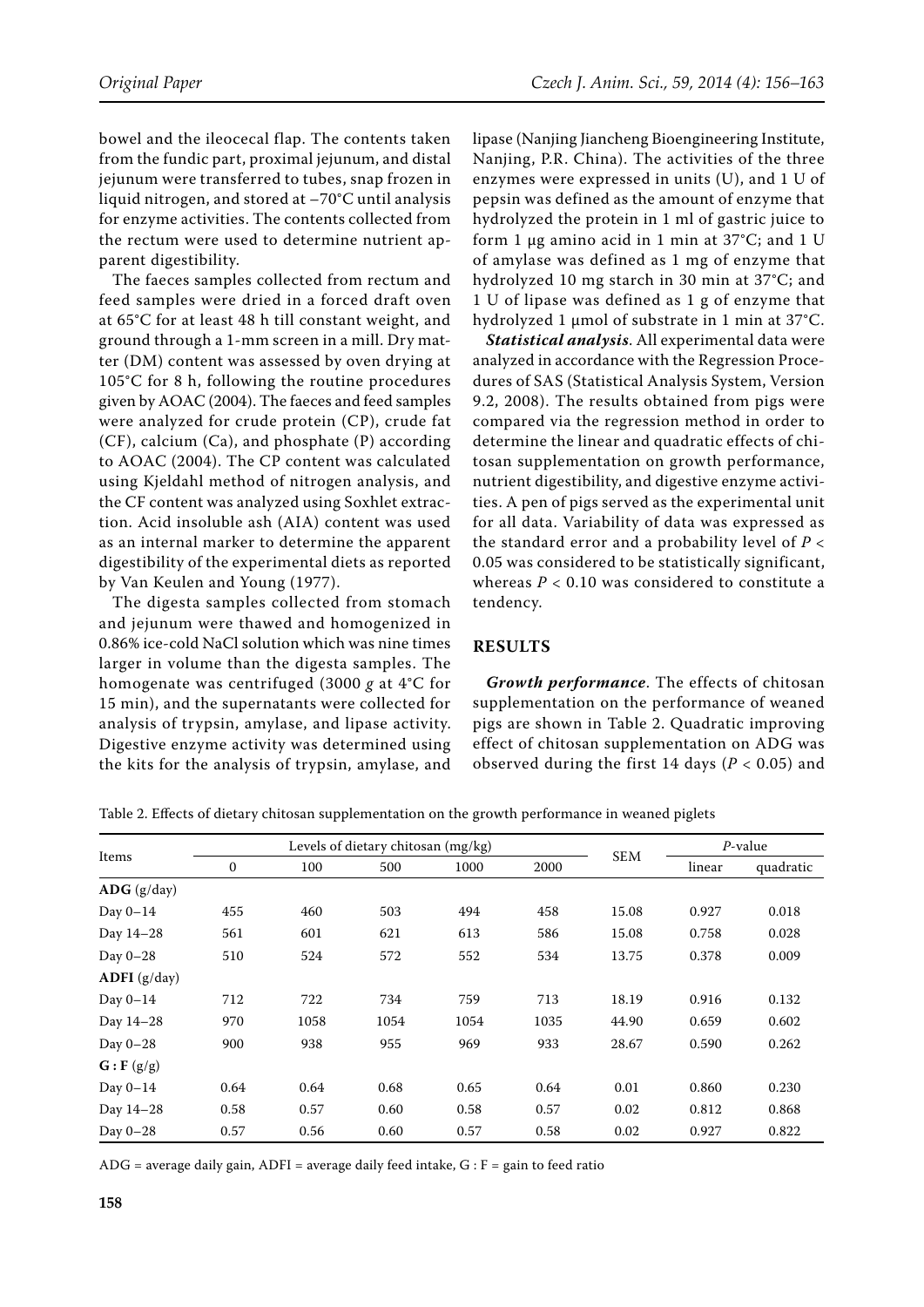| Item      |              | Levels of dietary chitosan (mg/kg) |       |       |       |            | $P$ -value |           |
|-----------|--------------|------------------------------------|-------|-------|-------|------------|------------|-----------|
|           | $\mathbf{0}$ | 100                                | 500   | 1000  | 2000  | <b>SEM</b> | linear     | quadratic |
| <b>DM</b> |              |                                    |       |       |       |            |            |           |
| Day 14    | 88.16        | 89.38                              | 90.78 | 89.44 | 85.47 | 0.732      | 0.001      | < 0.001   |
| Day 28    | 86.23        | 87.72                              | 90.81 | 87.28 | 86.94 | 0.652      | 0.599      | 0.052     |
| $\bf CP$  |              |                                    |       |       |       |            |            |           |
| Day 14    | 80.60        | 83.63                              | 84.65 | 84.76 | 84.06 | 0.630      | 0.185      | 0.001     |
| Day 28    | 81.36        | 84.49                              | 87.28 | 84.98 | 84.56 | 0.809      | 0.232      | 0.007     |
| CF        |              |                                    |       |       |       |            |            |           |
| Day 14    | 54.52        | 50.39                              | 45.06 | 42.45 | 39.66 | 2.319      | < 0.001    | < 0.001   |
| Day 28    | 67.29        | 63.90                              | 63.60 | 57.64 | 51.46 | 2.413      | < 0.001    | < 0.001   |
| Ca        |              |                                    |       |       |       |            |            |           |
| Day 14    | 53.01        | 54.19                              | 54.06 | 54.70 | 53.53 | 0.446      | 0.850      | 0.159     |
| Day 28    | 53.63        | 55.57                              | 58.55 | 51.23 | 51.67 | 1.167      | 0.018      | 0.056     |
| P         |              |                                    |       |       |       |            |            |           |
| Day 14    | 47.10        | 48.98                              | 52.29 | 47.44 | 44.09 | 2.137      | 0.173      | 0.201     |
| Day 28    | 43.86        | 43.21                              | 55.99 | 51.98 | 51.41 | 2.391      | 0.069      | 0.005     |

Table 3. Effects of dietary chitosan supplementation on apparent digestibility (%) of DM, CP, CF, Ca, and P in weaned piglets

 $DM = dry$  matter,  $CP = crude$  protein,  $CF = crude$  fat

the last 14 days  $(P < 0.05)$  after weaning. The ADG during the entire experimental period was also improved quadratically  $(P < 0.01)$  with increasing chitosan inclusion, and the pigs fed the diet containing 500 mg/kg chitosan had the highest ADG among treatments. However, no significant linear or quadratic effect was observed for the ADFI or G : F ratio in response to increased chitosan supplementation during the entire experimental period.

*Nutrients digestibility*. The effects of chitosan supplementation on nutrient digestibility are shown in Table 3. With increasing chitosan supplementation, the digestibility of DM improved linearly  $(P < 0.01)$  and quadratically  $(P < 0.01)$  on day 14, and tended to increase  $(P = 0.052)$  quadratically on day 28. Compared with the control, diets with chitosan quadratically increased the digestibility of CP ( $P < 0.01$ ), whereas linearly ( $P < 0.01$ ) and quadratically  $(P < 0.01)$  decreased the digestibility of CF both on days 14 and 28. In addition, digestibility of Ca and P was not affected by chitosan supplementation on day 14. However, on day 28,

|  | Table 4. Effects of dietary chitosan supplementation on digestive enzyme activities in weaned piglets |  |  |  |
|--|-------------------------------------------------------------------------------------------------------|--|--|--|
|--|-------------------------------------------------------------------------------------------------------|--|--|--|

| Items                            |     | Levels of dietary chitosan (mg/kg) |         |         |         |         | $P$ -value |        |           |
|----------------------------------|-----|------------------------------------|---------|---------|---------|---------|------------|--------|-----------|
|                                  | Day | $\mathbf{0}$                       | 100     | 500     | 1000    | 2000    | <b>SEM</b> | linear | quadratic |
|                                  | 14  | 19.45                              | 21.85   | 19.05   | 17.6    | 17.5    | 2.34       | 0.274  | 0.498     |
|                                  | 28  | 22.41                              | 31.46   | 38.76   | 34.82   | 30.5    | 5.52       | 0.667  | 0.268     |
| Amylase activity (U/g-protein)   |     |                                    |         |         |         |         |            |        |           |
| Proximal jejunum                 | 14  | 204.93                             | 233.45  | 268.06  | 247.12  | 237.22  | 14.10      | 0.412  | 0.090     |
|                                  | 28  | 315.50                             | 331.41  | 342.08  | 366.33  | 344.42  | 18.30      | 0.355  | 0.261     |
| Distal jejunum                   | 14  | 257.72                             | 270.32  | 304.90  | 280.05  | 270.64  | 11.85      | 0.750  | 0.094     |
|                                  | 28  | 308.15                             | 325.61  | 364.44  | 335.53  | 326.59  | 22.06      | 0.865  | 0.507     |
| Lipase activity $(U/g$ -protein) |     |                                    |         |         |         |         |            |        |           |
| Proximal jejunum                 | 14  | 1362.24                            | 1385.60 | 1358.92 | 1025.08 | 1083.04 | 172.20     | 0.105  | 0.221     |
|                                  | 28  | 1199.19                            | 1128.42 | 1082.68 | 1053.14 | 1021.34 | 120.10     | 0.162  | 0.321     |
| Distal jejunum                   | 14  | 1814.04                            | 1387.20 | 1322.00 | 1144.92 | 777.96  | 240.62     | 0.004  | 0.016     |
|                                  | 28  | 1366.28                            | 1277.78 | 1168.35 | 1152.71 | 1084.95 | 147.70     | 0.025  | 0.074     |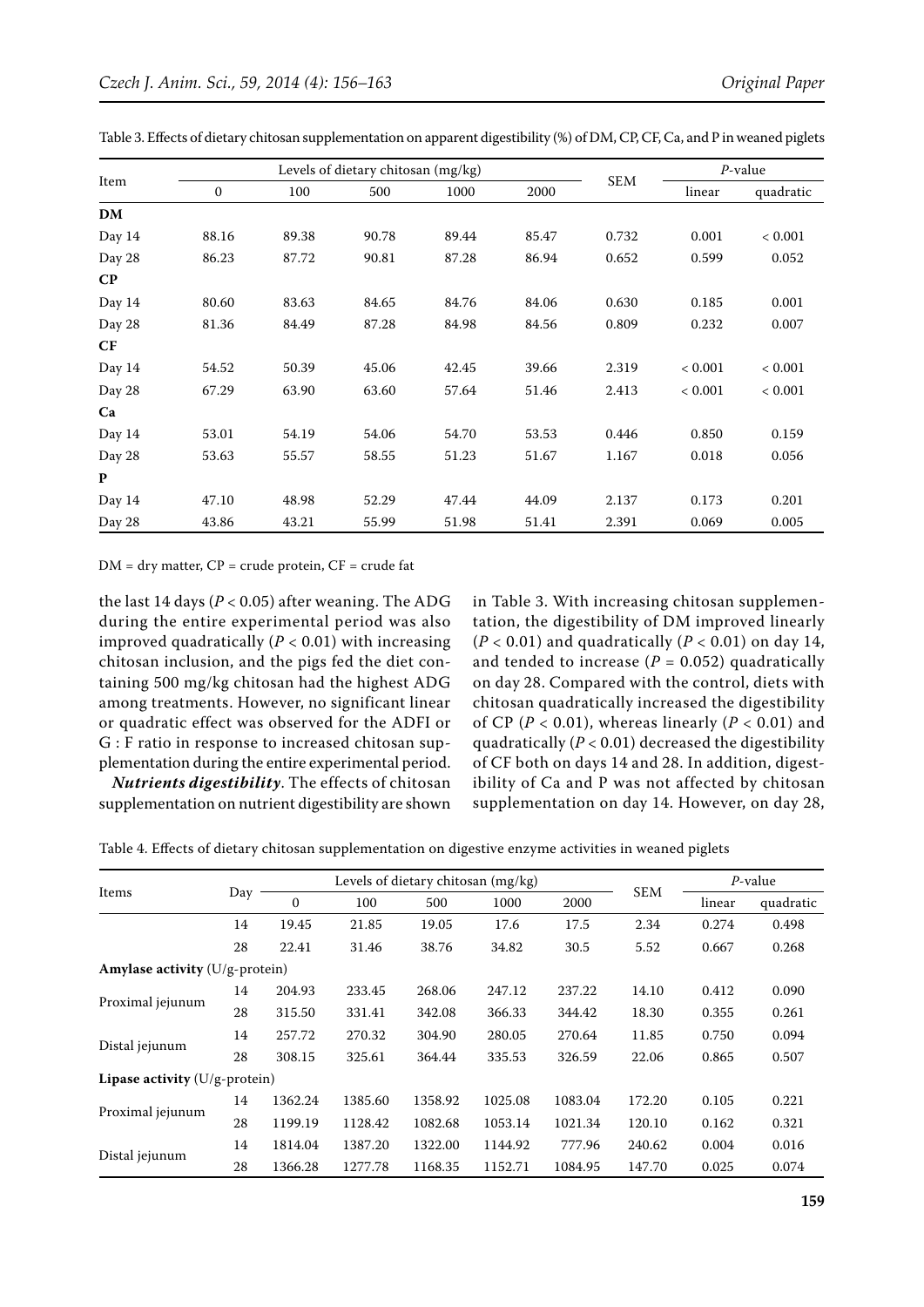linear increase tendency ( $P = 0.056$ ) for digestibility of Ca and quadratic increase  $(P < 0.05)$  for digestibility of P were observed with increasing chitosan supplementation.

*Digestive enzyme activities.*The effects of chitosan supplementation on the activities of pepsin, amylase, and lipase are shown in Table 4. No significant difference was found for the activities of pepsin and amylase in the distal jejunum digesta among the five groups on days 14 and 28. Chitosan supplementation had no effect on the activity of amylase in proximal jejunum on day 14, however, on day 28, a quadratic increase tendency (*P* = 0.062) was observed with increasing chitosan supplementation. The lipase activity of proximal jejunum contents was not affected by increasing chitosan supplementation on days 14 and 28. Dietary chitosan linearly decreased the lipase activity of distal jejunum compared with the control on days 14 (*P* < 0.01) and 28 (*P* < 0.05).

#### **DISCUSSION**

According to the limited published reports to date, the effects of chitosan on the growth performance of broilers, pigs or other livestock species are not consistent. Some studies in broilers indicated that dietary chitosan treatment groups could gain superior performance and feed conversion ratio than the control group (Suk, 2004; Khambualai et al., 2008, 2009). Tang et al. (2005) also reported that chitosan could improve the growth performance and feed efficiency of piglets. However, Razdan et al. (1997) observed that dietary supplementation of 30 g/kg chitosan significantly reduced body weights and feed intakes of broiler chickens compared with those fed on control diets on days 5 and 11 of the experiment, and Walsh et al. (2013) obtained similar results in pigs. As a possible explanation for these divergences the authors hypothesized that in different experiments different doses of chitosan had been used. The results of this study demonstrated that diets supplemented with chitosan promoted the ADG of weaned piglets, which was in agreement with the results of Tang et al. (2005). Because feed intake is one of the major factors limiting growth in young pigs, weight gain accompanies the improvement in feed intake. Previous study suggested that one possible reason for the improved growth performance with dietary chitosan supplementation was the increased feed intake (Yuan and Chen, 2012).

However, in the current study, feed intake was not increased by dietary supplementation of chitosan, and may be assumed that such a discrepancy is induced in part by the varying species of animals.

It is well known that one major reason of the improvement of growth performance was the increase of apparent digestibility of major nutrients. In the current study, apparent digestibility of major nutrients except fat was increased when pigs were offered increasing levels of dietary chitosan. This result was in agreement with that of previous studies which indicated that dietary supplementation of chitosan was effective in increasing apparent total tract digestibility of nutrients (DM, CP, gross energy, crude fat, N, Ca, and P) in pigs and other farm animals (Lim et al., 2006; Liu et al., 2008; Chen et al., 2009). On the contrary, non-positive effects on nutrients' digestibility were reported by some other authors (Razdan and Pettersson, 1994, 1996; O'Shea et al., 2011). Inconsistent results on nutrients' digestibility might be due to the different molecular weights of chitosan. This observation is supported by previous study (Walsh et al., 2012). Early study (Hou and Gao, 2001) reported that chitosan may stimulate the secretion of digestive enzymes from the stomach, pancreas, and intestinal mucosa. Up to now, most of the related studies were focused on the rats and fishes. Chen et al. (2001) reported that compound chitosan enhanced the activity of pepsin in rats. Chen and Zhou (2005) indicated that the diet supplemented with 0.5% low molecular-weight chitosan enhanced the activity of protease in the intestine and the activities of amylase and protease in the hepatopancreas of allogynogenetic silver crucian carp. Hua et al. (2005) also indicated that the diet supplemented with 0.2% chitosan was effective on enhancing the activity of amylase of intestine in fugu obscures, suggesting that chitosan could promote growth of the fish by enhancing the activity of intestine amylase. The present results showed that diets supplemented with chitosan tended to promote amylase activity of proximal jejunum, which might improve feed digestibility and growth. However, the activity of pepsin was not affected by dietary chitosan in the current test and the reasons have still been unclear.

Furthermore, it is known that gut microbial communities are considered an important factor affecting nutrient utilization and energy homeostasis, and the concentration of *Bacteroides* was negatively correlated with body weight, weight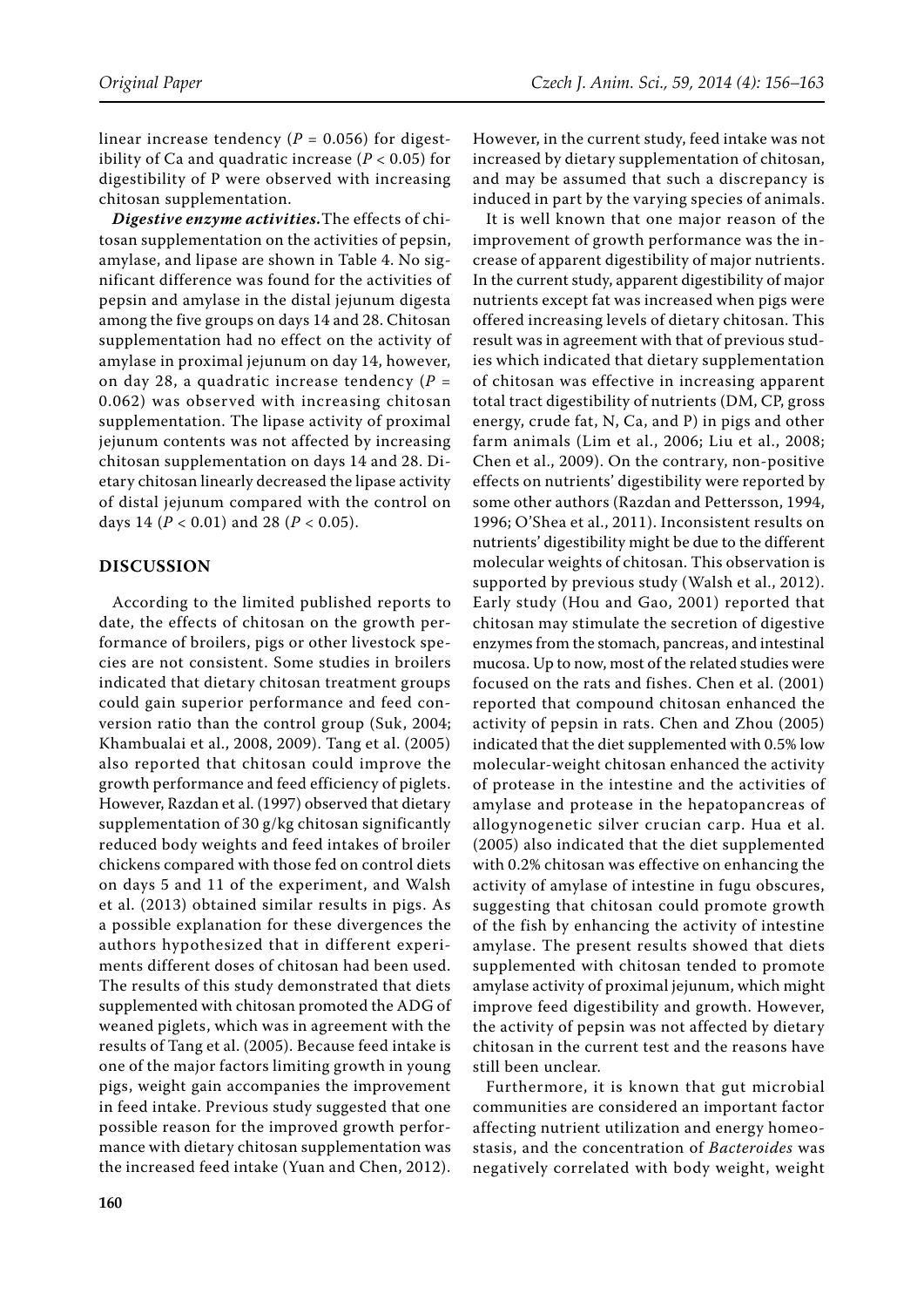gain, and feed intake, whereas the concentration of lactobacilli was positively correlated with these parameters (Mozeš et al., 2008). Numerous previous studies showed that dietary chitosan supplementation increased the population of *Lactobacillus* and decreased the counts of *E. coli* in guts (Li et al., 2007; Liu et al., 2008; Walsh et al., 2012; Yang et al., 2012). Our previous study also indicated that dietary chitosan could inhibit the proliferation of *E. coli* in the intestine, and improve gut micro-ecological environment (Xu et al., 2012).

The present experiments also showed that diets supplemented with chitosan significantly reduced the apparent digestibility of fat and the lipase activity of distal jejunum. This observation is supported by previous study (Walsh et al., 2013). To date the mechanism may be postulated as follows: firstly, chitosan might interrupt enterohepatic bile acid circulation. Bile salt is mixed with dietary lipids and emulsifies the lipid particle, and the lipid particle size is reduced. The smaller particle size allows for greater surface exposure to pancreatic and intestinal lipase which is adsorbed on to the particle surface, and lipase activity is stimulated (Kobayashi et al., 2002). Chitosan which differs from other dietary fibres because of its cationic characteristics can reduce fat absorption and interrupt enterohepatic bile acid circulation by electrostatic and hydrophobic forces (Sumiyoshi and Kimura, 2006; Aranaz et al., 2009). Secondly, chitosan might increase the viscosity of the intestinal contents. It has been generally accepted that the anti-fatty effects of chitosan originate from its unique fat-binding properties. Dietary chitosan dissolves in the stomach, emulsifying fat and forming a gel, which binds with the fat in the intestine (Gades and Stern, 2003; Zeng et al., 2008; Zhang et al., 2008), increasing the viscosity of the intestinal contents and the unstirred layer in the intestine and slowing nutrient diffusion, which resulted in a highly effective increase in the excretion of fat (Santas et al., 2012). Therefore, the inhibitory effect of chitosan on lipase activity may be attributed to the viscosity of chitosan which restricted the access of the pancreatic lipase to the lipids within the droplets and the reduction of bile acid concentration in the intestinal tract. Thirdly, chitosan has profound impact on circulating adipocytokines (e.g. leptin, resistin, IL-6, and C-reactive protein, etc.), which significantly suppress appetite, regulate energy metabolism, and prevent lipid accumulation in peripheral tissues (Unger, 2003a, b), and therefore chitosan can lower fat mass, regulate the level of circulating triglycerides, and reduce the accumulation of lipids both in the liver and in the muscle tissue (Neyrinck et al., 2009; Liu et al., 2012; Walsh et al., 2013). In this study, the reduction of fat digestibility might have a negligible effect on growth performance of weaned pigs, because pigs accumulate body fat beginning at 45 kg body weight (Tan et al., 2009). All of the weaned pigs in this experiment weighed less than 45 kg, primarily developed skeletal and muscle rather than deposited fat. But, massive ingestion of chitosan might lead to a deficiency of fat-soluble vitamins such as vitamin E (Deuchi et al., 1995).

#### **CONCLUSION**

In conclusion, diets supplemented with increasing levels of chitosan (0, 100, 500, 1000, and 2000 mg chitosan per kg) quadratically improved ADG of weaned pigs. The optimal growth performance was obtained with 500 mg/kg chitosan. The growthpromoting action was partly achieved by improved digestibility of major nutrients (DM, CP, Ca, and P) and increased amylase activity of jejunum.

#### **REFERENCES**

- AOAC (2004): Official Methods of Analysis. 18<sup>th</sup> Ed. Association of Official Analytical Chemists, Washington, USA.
- Aranaz I., Mengibar M., Harris R., Panos I., Miralles B., Acosta N., Galed G., Heras A. (2009): Functional characterization of chitin and chitosan. Current Opinion in Chemical Biology, 3, 203–230.
- Barton M.D. (2000): Antibiotic use in animal feed and its impact on human health. Nutrition Research Reviews, 13, 279–299.
- Boudry G., Lalles J.P., Malbert C.H., Bobillier E., Seve B. (2002): Diet-related adaptation of the small intestine at weaning in pigs is functional rather than structural. Journal of Pediatric Gastroenterology and Nutrition, 34, 180–187.
- Boudry G., Guerin S., Malbert C.H. (2004): Effect of an abrupt switch from a milk-based to a fibre-based diet on gastric emptying rates in pigs: difference between origins of fibre. British Journal of Nutrition, 92, 913–920.
- Chen Y., Zhou H.Q. (2005): Effect of three kinds of polysaccharide on protease activity, amylase activity in intestine and hepatopancreas of allogynogenetic silver crucian carp. Journal of Shanghai Fisheries University, 14, 468–471. (in Chinese)
- Chen Y.J., Kim I.H., Cho J.H., Yoo J.S., Wang Y., Huang Y., Kim H.J., Shin S.O. (2009): Effects of chitooligosaccharide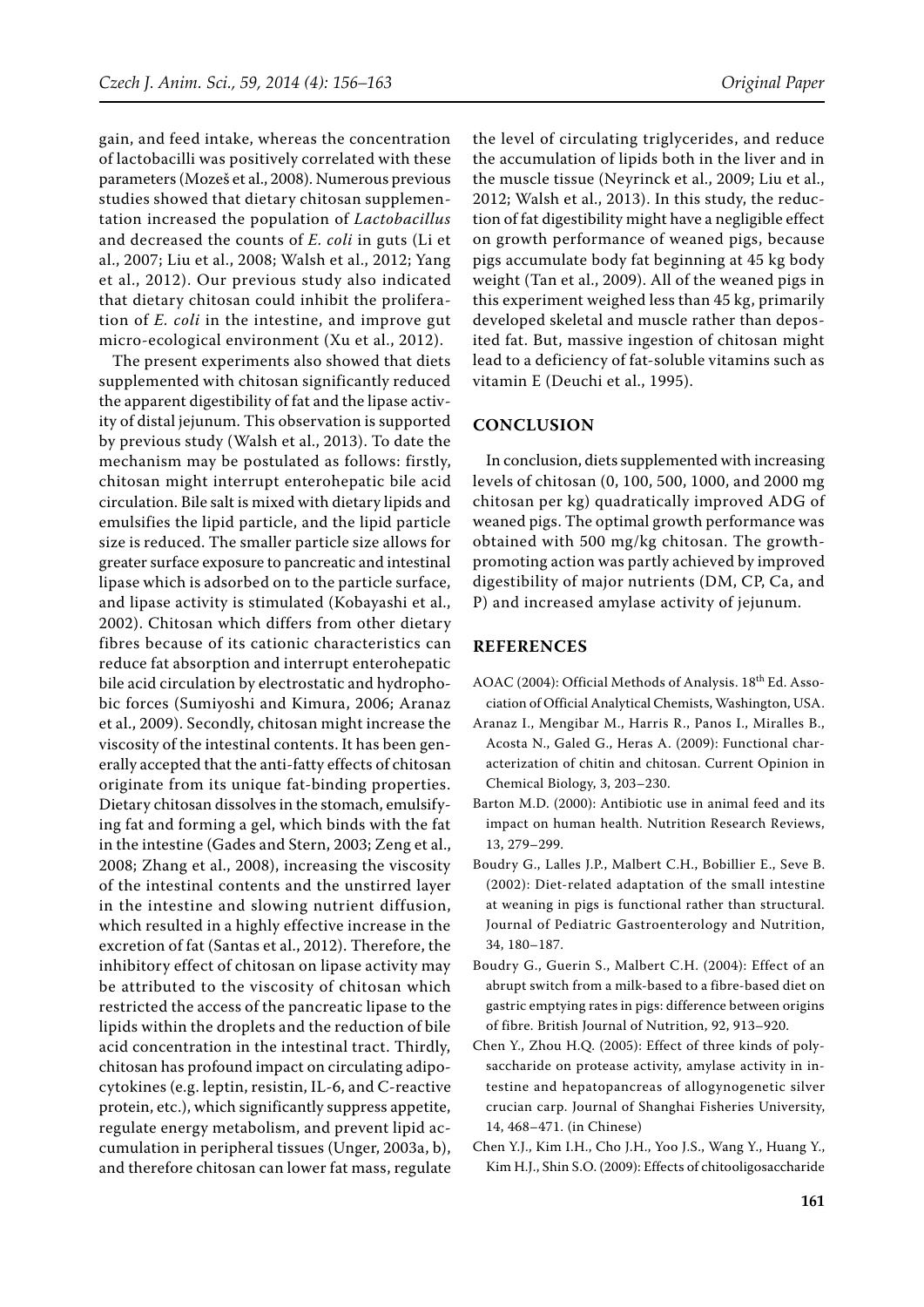supplementation on growth performance, nutrient digestibility, blood characteristics and immune responses after lipopolysaccharide challenge in weanling pigs. Livestock Science, 124, 255–260.

- Chen Z.X., Yie M.M., Yie H., Lin L., Li S.G., Xu R.Q., Lin J.F. (2001): Effect of compound chitosan on digestive function. Strait Pharmaceutical Journal, 13, 24–25. (in Chinese)
- Crini G. (2005): Recent developments in polysaccharidebased materials used as absorbents in wastewater treatment. Progress in Polymer Science, 30, 38–70.
- Deuchi K., Kanauchi O., Shizukuishi M., Kobayashi E. (1995): Continuous and massive intake of chitosan affects mineral and fat-soluble vitamin status in rats fed on a high-fat diet. Bioscience, Biotechnology, and Biochemistry, 59, 1211–1216.
- Gades M.D., Stern J.S. (2003): Chitosan supplementation and fecal fat excretion in men. Obesity Research, 11, 683–688.
- Hou Q.L., Gao Q.S. (2001): Chitosan and Medicine. 1<sup>st</sup> Ed. Shanghai Science Technology Press, Shanghai, P.R. China. (in Chinese)
- Hua X.M., Zhou H.Q., Zhang Y.F., Zhou H. (2005): Effect of dietary supplemental chitosan and probiotics on growth and some digestive enzyme activities in juvenile *Fugu obscurus*. Acta Hydrobiologica Sinica, 29, 299–305. (in Chinese)
- Khajarern J., Khajarern S. (2002a): Probiotic product lifts performance in layers. Asian Poultry, 4, 38–39.
- Khajarern J., Khajarern S. (2002b): Probiotic product lifts performance and reduces diarrhoea. Asian Pork, 4/5, 44–45.
- Khambualai O., Yamauchi K., Tangtaweewipat S., Cheva-Isarakul B. (2008): Effects of dietary chitosan diets on growth performance in broiler chickens. The Journal of Poultry Science, 45, 206–209.
- Khambualai O., Yamauchi K., Tangtaweewipat S., Cheva-Isarakul B. (2009): Growth performance and intestinal histology in broiler chickens fed with dietary chitosan. British Poultry Science, 50, 592–597.
- Kobayashi S., Terashima Y., Itoh H. (2002): Effects of dietary chitosan on fat deposition and lipase activity in digesta in broiler chickens. British Poultry Science, 43, 270–273.
- Li X.J., Piao X.S., Kim S.W., Liu P., Wang L., Shen Y.B., Jung S.C., Lee H.S. (2007): Effects of chito-oligosaccharide supplementation on performance, nutrient digestibility, and serum composition in broiler chickens. Poultry Science, 86, 1107–1114.
- Lim H.S., Paik I.K., Sohn T.I., Kim W.Y. (2006): Effects of supplementary copper chelates in the form of methionine, chitosan and yeast on the performance of broilers. Asian-Australasian Journal of Animal Science, 19, 1322–1327.
- Liu P., Piao X.S., Kim S.W., Wang L., Shen Y.B., Lee H.S., Li S.Y. (2008): Effects of chito-oligosaccharide supplementation on the growth performance, nutrient digestibility, intestinal morphology, and fecal shedding of *Escherichia coli* and *Lactobacillus* in weaning pigs. Journal of Animal Science, 86, 2609–2618.
- Liu S.H., He S.P., Chiang M.T. (2012): Effects of long-term feeding of chitosan on postprandial lipid responses and lipid metabolism in a high-sucrose-diet-impaired glucose-tolerant rat model. Journal of Agricultural and Food Chemistry, 60, 4306–4313.
- Luo Y.C., Wang Q. (2013): Recent advances of chitosan and its derivatives for novel applications in food science. Journal of Food Processing & Beverages, 1, 13.
- Madec F., Bridoux N., Bounaix S., Cariolet R., Duval-Iflah Y., Hampson D.J., Jestin A. (2000): Experimental models of porcine post-weaning colibacillosis and their relationship to post-weaning diarrhoea and digestive disorders as encountered in the field. Veterinary Microbiology, 72, 295–310.
- Moeser A.J., Ryan K.A., Nighot P.K., Blikslager A.T. (2007): Gastrointestinal dysfunction induced by early weaning is attenuated by delayed weaning and mast cell blockade in pigs. American Journal of Physiology: Gastrointestinal and Liver Physiology, 293, 413–421.
- Mozeš Š., Bujňáková D., Šefčíková Z., Kmeť V. (2008): Intestinal microflora and obesity in rats. Folia Microbiologica, 53, 225–228.
- National Research Council (1998): Nutrient Requirements of Swine. 10<sup>th</sup> Ed. National Academies Press, Washington, USA.
- Neyrinck A.M., Bindels L.B., De Backer F., Pachikian B.D., Cani P.D., Delzenne N.M. (2009): Dietary supplementation with chitosan derived from mushrooms changes adipocytokine profile in diet-induced obese mice, a phenomenon linked to its lipid-lowering action. International Immunopharmacology, 9, 767–773.
- O'Shea C.J., Sweeney T., Lynch M.B., Callan J.J., O'Doherty J.V. (2011): Modification of selected bacteria and markers of protein fermentation in the distal gastrointestinal tract of pigs upon consumption of chitosan is accompanied by heightened manure odor emissions. Journal of Animal Science, 89, 1366–1375.
- Razdan A., Petterson D. (1994): Effect of chitin and chitosan on nutrient digestibility and plasma lipid concentrations in broiler chickens. British Journal of Nutrition, 72, 277–288.
- Razdan A., Petterson D. (1996): Hypolipidaemic, gastrointestinal and related responses of broiler chickens to chitosans of different viscosity. British Journal of Nutrition, 76, 387–397.
- Razdan A., Pettersson D., Pettersson J. (1997): Broiler chicken body weights, feed intakes, plasma lipid and